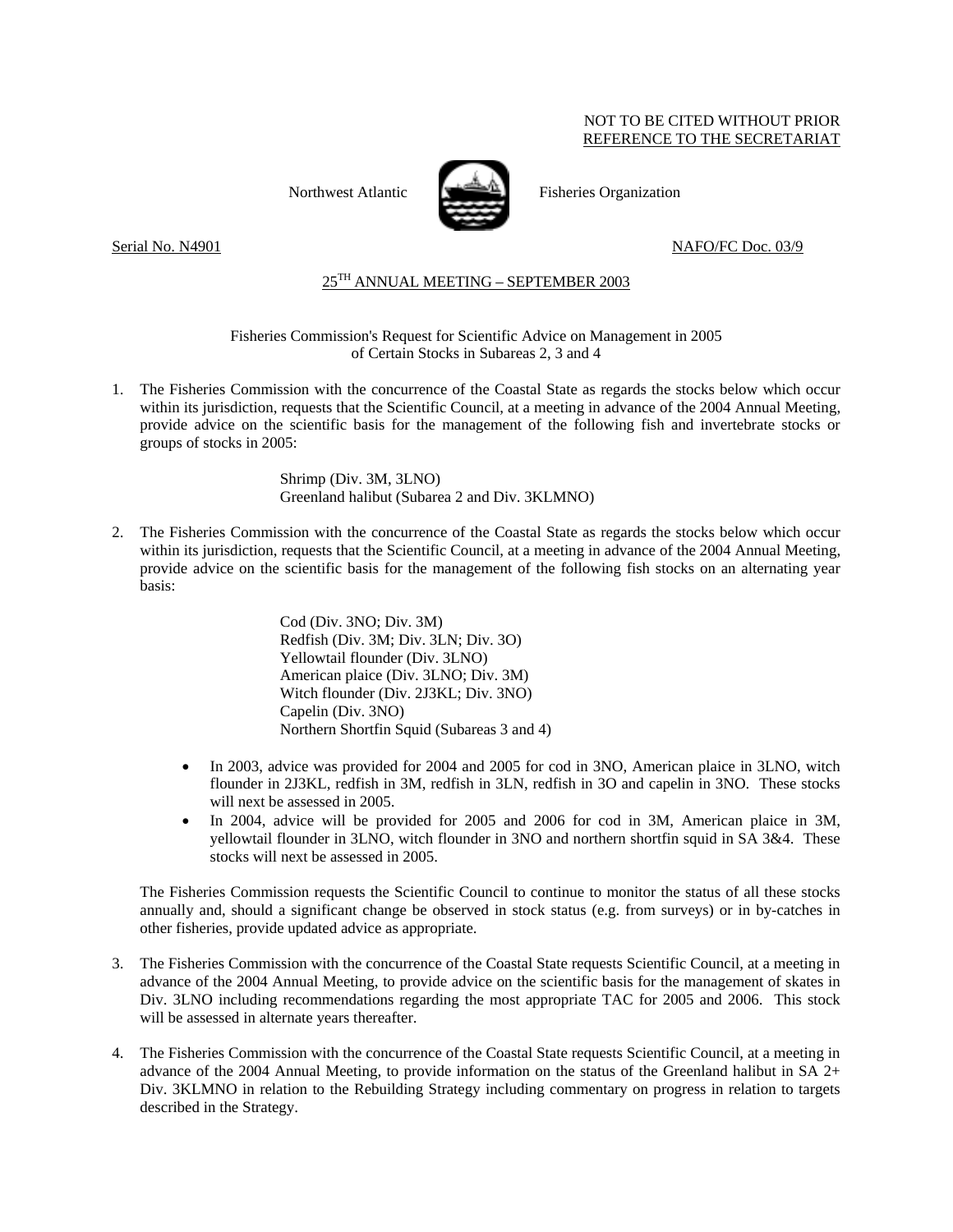- 5. The Commission and the Coastal State request the Scientific Council to consider the following in assessing and projecting future stock levels for those stocks listed above:
	- a) The preferred tool for the presentation of a synthetic view of the past dynamics of an exploited stock and its future development is a stock assessment model, whether age-based or age-aggregated.
	- b) For those stocks subject to analytical-type assessments, the status of the stocks should be reviewed and management options evaluated in terms of their implications for fishable stock size in both the short and long term. As general reference points, the implications of fishing at  $F_{0.1}$  and  $F_{2003}$  in 2005 and subsequent years should be evaluated. The present stock size and spawning stock size should be described in relation to those observed historically and those expected in the longer term under this range of options.
	- c) For those stocks subject to general production-type assessments, the time series of data should be updated, the status of the stock should be reviewed and management options evaluated in the way described above to the extent possible. In this case, the following reference points should be calculated: 1) the level of fishing effort or fishing mortality (F) required to take the MSY catch in the long term; 2) two-thirds of that level; 3) 75% of that level; and 4) 85% of that level.
	- d) For those resources for which only general biological and/or catch data are available, few standard criteria exist on which to base advice. The stock status should be evaluated in the context of management requirements for long-term sustainability and the advice provided should be consistent with the precautionary approach.
	- e) Spawning stock biomass levels considered necessary for maintenance of sustained recruitment should be recommended for each stock. In those cases where present spawning stock size is a matter of scientific concern in relation to the continuing reproductive potential of the stock, management options should be offered that specifically respond to such concerns.
	- f) Information should be provided on stock size, spawning stock sizes, recruitment prospects, fishing mortality, catch rates and TACs implied by these management strategies for the short and the long term in the following format:
		- I. For stocks for which analytical-type assessments are possible, graphs should be provided of all of the following for the longest time-period possible:
			- historical yield and fishing mortality;
			- spawning stock biomass and recruitment levels;
			- catch options for the year 2005 and subsequent years over a range of fishing mortality rates (F) at least from  $F_{0.1}$  to  $F_{\text{max}}$ ;
			- spawning stock biomass corresponding to each catch option;
			- yield-per-recruit and spawning stock per recruit values for a range of fishing mortalities.
		- II. For stocks for which advice is based on general production models, the relevant graph of production as a function of fishing mortality rate or fishing effort should be provided. Ageaggregated assessments should also provide graphs of all of the following for the longest timeperiod possible:
			- exploitable biomass (both absolute and relative to  $B_{MSY}$ )
			- yield/biomass ratio as a proxy for fishing mortality (both absolute and relative to  $F_{\text{MSY}}$ )
			- estimates of recruitment from surveys, if available.
		- III. Where analytical methods are not attempted, the following graphs should be presented, for one or several surveys, for the longest time-period possible:
			- time trends of survey abundance estimates, over:
				- an age or size range chosen to represent the spawning population
				- an age or size-range chosen to represent the exploited population
			- recruitment proxy or index for an age or size-range chosen to represent the recruiting population.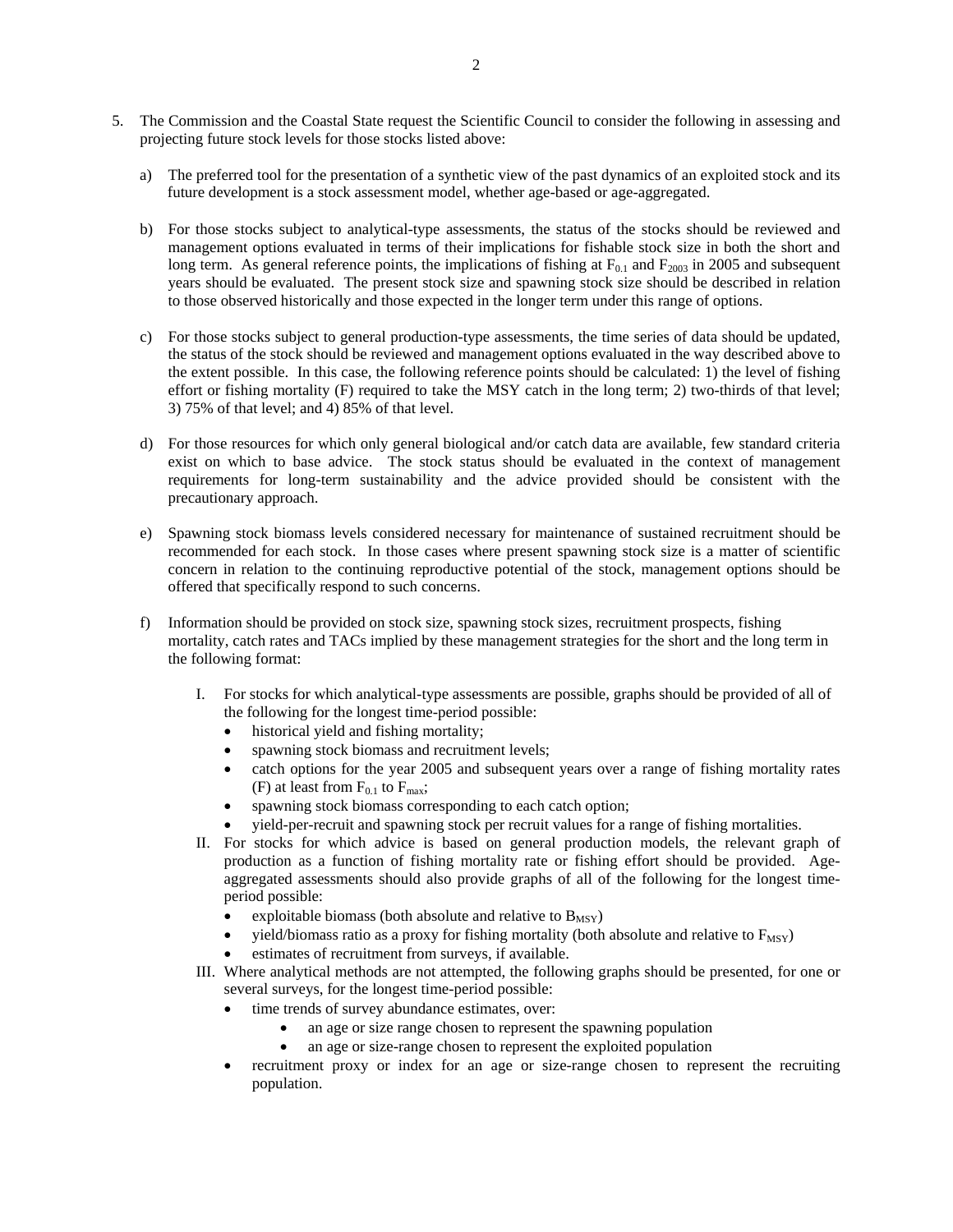• fishing mortality proxy, such as the ratio of reported commercial catches to a measure of the exploited population.

For age-structured assessments, yield-per-recruit graphs and associated estimates of yield-per-recruit based reference points should be provided. In particular, the three reference points, actual F,  $F_{0,1}$  and Fmax should be shown.

- 6. Noting the progress made by the Scientific Council on the development of a framework for implementation of the Precautionary Approach, the Fisheries Commission requests that the Scientific Council provide the following information for the 2004 Annual Meeting of the Fisheries Commission for stocks under its responsibility requiring advice for 2005, or 2005 and 2006:
	- a) the limit and precautionary reference points as described in Annex II of the UN Fisheries Agreement indicating areas of uncertainty (when precautionary reference points cannot be determined directly, proxies should be provided);
	- b) information including medium term considerations and associated risk or probabilities which will assist the Commission in developing the management strategies described in paragraphs 4 and 5 of Annex II in the Agreement;
	- c) information on the research and monitoring required to evaluate and refine the reference points described in paragraphs 1 and 3 of Annex II of the Agreement; these research requirements should be set out in the order of priority considered appropriate by the Scientific Council;
	- d) any other aspect of Article 6 and Annex II of the Agreement which the Scientific Council considers useful for implementation of the Agreement's provisions regarding the precautionary approach to capture fisheries;
	- e) propose criteria and harvest strategies for re-opening of fisheries and for new and developing fisheries; and
	- f) to continue to work toward the harmonization of the terminology and application of the precautionary approach within relevant advisory bodies.
- 7. In addition, the following elements should be taken into account by the Scientific Council when considering the precautionary approach:
	- a) Many of the stocks in the NAFO Regulatory Area are well below any reasonable level of  $B_{\text{lim}}$  or  $B_{\text{buf}}$ . For these stocks, the most important task for the Scientific Council is to inform on how to rebuild the stocks. In this context and building on previous work of the Scientific Council in this area, the Scientific Council is requested to evaluate various scenarios corresponding to recovery plans with timeframes of 5 to 10 years, or longer as appropriate. This evaluation should provide the information necessary for the Fisheries Commission to consider the balance between risks and yield levels, including information on the consequences and risks of no action at all.

References to "risk" and to "risk analyses" should refer to estimated probabilities of stock population parameters falling outside biological reference points.

- b) Where reference points are proposed by the Scientific Council as indicators of biological risk, they should be accompanied by a description of the nature of the risk incurred if the reference point is crossed (e.g. short-term risk of recruitment overfishing, loss of long-term yield, etc.)
- c) When a buffer reference point is proposed in order to maintain a low probability that a stock, measured to be at the buffer reference point, may actually be at or beyond the limit reference point, the Scientific Council should explain the assumptions made about the uncertainty with which the stock is measured, and also the level of 'low probability' that is used in the calculation.
- d) Wherever possible, short and medium term consequences should be identified for various exploitation rates (including no fishing) in terms of yield, stability in yield from year to year, and the risk or probability of moving the stock beyond  $B_{\text{lim}}$ . Whenever possible, this information should be cast in terms of risk assessments relating fishing mortality rates to the risks of falling below Blim, as well as of